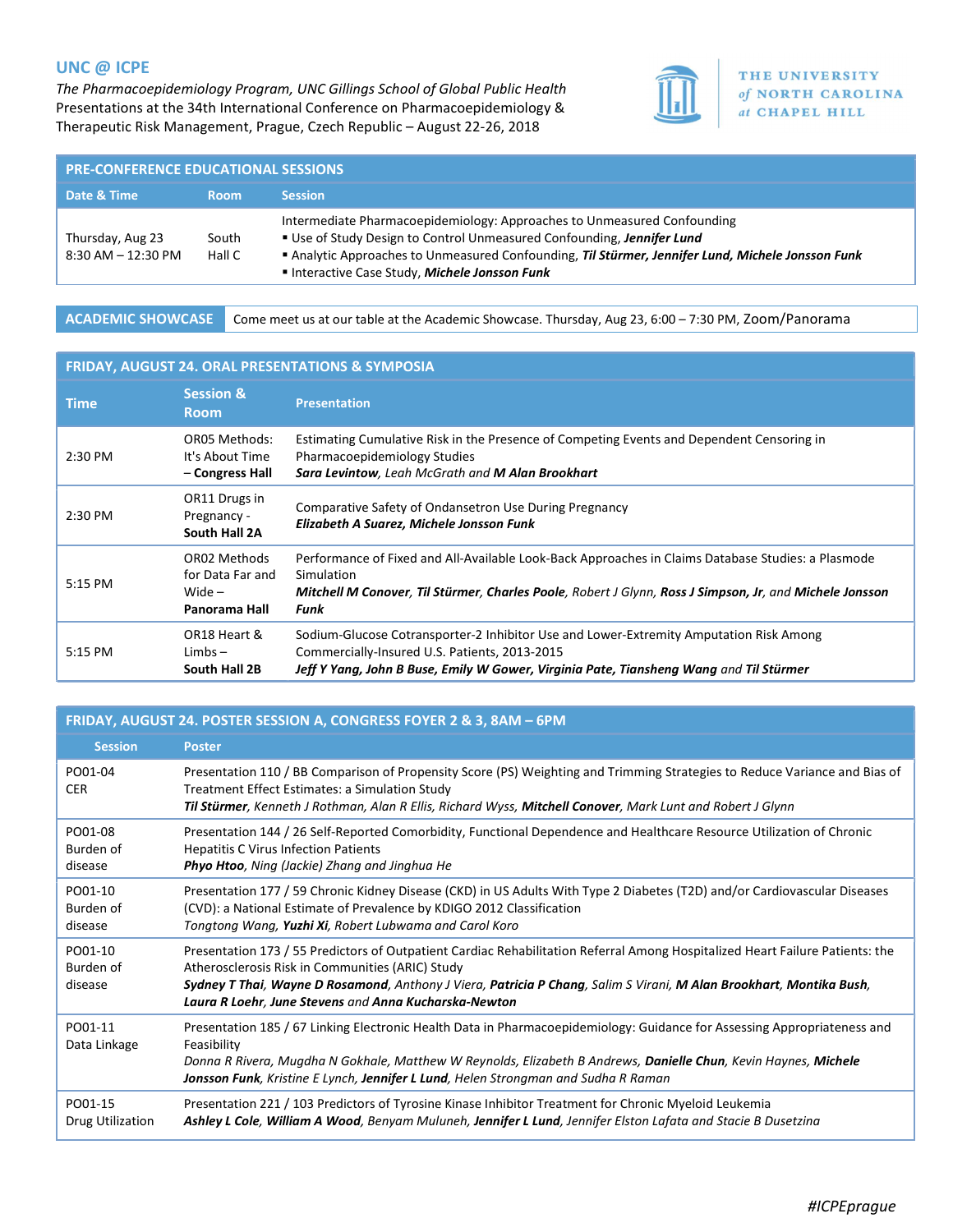| PO01-16<br>Drug Utilization                            | Presentation 234 / 116 When Prescriptions Fall Short: Using CPT Codes to Augment Warfarin Prescriptions in Claims<br>Michael A Webster-Clark, Jennifer Lund and Virginia Pate                                                                                                                          |
|--------------------------------------------------------|--------------------------------------------------------------------------------------------------------------------------------------------------------------------------------------------------------------------------------------------------------------------------------------------------------|
| PO01-17<br><b>Informatics</b>                          | Presentation 238 / 120 An Application of Machine Learning for the Refinement of an EHR-Derived Cohort<br>Sarah R Hoffman, Emily R Pfaff and Wanda K Nicholson                                                                                                                                          |
| PO01-19<br>Methods-<br>Validation                      | Presentation 264 / 146 A Flexible Approach to Evaluating the Validity of Commonly Used Claims-Based Cancer Algorithms<br>Monica D'Arcy, Til Stürmer and Jennifer L Lund                                                                                                                                |
| PO01-19<br>Methods-<br>Validation                      | Presentation 276 / 158 Predicting Out-Of-Hospital Death Using Insurance Claims Data<br>Jessica C Young, Debra E Irwin, Ashley L Cole, Virginia Pate and Michele Jonsson Funk                                                                                                                           |
| PO01-19<br>Methods-<br>Validation                      | Presentation 280 / 162 Determining Infant Age From Administrative Claims Data Without Birth Date: a Validation Study<br>Julia B Ward, Casey Pierce, John Lim, Brian R Matlaga and Lydia Feinstein                                                                                                      |
| PO01-25<br>Drug Utilization                            | Presentation 343 / 225 Changes in Diabetes Medication Adherence in Older Cancer Patients versus Matched Cancer-Free<br>Cohorts: a Difference-In-Difference Analysis<br>Jennifer L Lund, Ke Meng, Benjamin Y Urick, Krutika Amin, Stephanie B Wheeler, Katherine E Reeder-Hayes and Justin G<br>Trogdon |
| PO01-26<br>Methods to avoid<br>bias and<br>confounding | Presentation 360 / 242 Multiple Imputation of Clinical Variables in FFS Medicare Population<br>Tiansheng Wang, Emily W Gower, Jennifer L Lund, Michele Jonsson Funk, Virginia Pate, John B Buse and Til Stürmer                                                                                        |

| SATURDAY, AUGUST 25. ORAL PRESENTATIONS & SYMPOSIA                                                                                                                                                                                                                                        |                                                                               |                                                                                                                                                                                                                                       |  |
|-------------------------------------------------------------------------------------------------------------------------------------------------------------------------------------------------------------------------------------------------------------------------------------------|-------------------------------------------------------------------------------|---------------------------------------------------------------------------------------------------------------------------------------------------------------------------------------------------------------------------------------|--|
| <b>Time</b>                                                                                                                                                                                                                                                                               | <b>Session &amp; Room</b>                                                     | <b>Presentation</b>                                                                                                                                                                                                                   |  |
| 8:00 AM                                                                                                                                                                                                                                                                                   | ORO3 Diversity in Design: A<br>Mismatch of Methods -<br><b>Congress Hall</b>  | Variation in Risk Estimates From Different Cohort Selection Strategies When Using Recurrent Index<br>Events<br>Henry T Zhang, Mitchell M Conover and Til Stürmer                                                                      |  |
| 8:00 AM                                                                                                                                                                                                                                                                                   | <b>OR10 Advances in Vaccine</b><br>Safety Monitoring-<br>Panorama Hall        | Effectiveness of Prenatal Tdap in the Prevention of Infant Pertussis in the US<br>Sylvia Becker-Dreps, Anne M Butler, Leah J McGrath, Kim A Boggess, David J Weber, Dongmei Li,<br>Michael G Hudgens and J. Bradley Layton            |  |
| 8:15 AM                                                                                                                                                                                                                                                                                   | ORO3 Diversity in Design: A<br>Mismatch of Methods -<br><b>Congress Hall</b>  | Implementation of the Prevalent New User Study Design in the Us Medicare Population: Benefit<br>versus Harm<br>Elizabeth Garry, John B Buse, Mugdha Gokhale, Jennifer L. Lund, Virginia Pate and Til Stürmer                          |  |
| 8:30 AM                                                                                                                                                                                                                                                                                   | OR33 Painful Policy -<br>South Hall 3A                                        | Identifying Off-Label Pharmaceutical Company Promotion of Opioids for Cancer Pain Management<br>Shelley A. Jazowski, Stephen Patrick and Stacie B Dusetzina                                                                           |  |
| 9:00 AM                                                                                                                                                                                                                                                                                   | ORO3 Diversity in Design: A<br>Mismatch of Methods -<br><b>Congress Hall</b>  | Strategies for Selecting Start of Follow-Up in Longitudinal Studies With Multiple Eligible Index<br>Opportunities<br>Mitchell M Conover, Henry T Zhang, Til Stürmer, Robert J Glynn, Charles Poole and Michele Jonsson<br><b>Funk</b> |  |
| 9:15 AM                                                                                                                                                                                                                                                                                   | ORO3 Diversity in Design: A<br>Mismatch of Methods -<br><b>Congress Hall</b>  | Implementation of the Trend-In-Trend Study Design in a Setting With Cross-Over of Preferred<br>Treatment Choice: An Example of Second-Line Antidiabetics<br>Phyo T Htoo, John Buse, Virginia Pate and Til Stürmer                     |  |
| 1:15 PM                                                                                                                                                                                                                                                                                   | Session OR29 Geriatric<br>Management and<br>Measurements $-$<br>South Hall 2A | Improving Claims-Based Frailty Prediction in the Medicare Population Using STOPPFrail Drug Criteria<br>Sophie E Mayer, Virginia Pate, Laura C Hanson, Michele Jonsson Funk, Keturah R Faurot, Til Stürmer<br>and Jennifer L Lund      |  |
| 1:15 PM                                                                                                                                                                                                                                                                                   | Session OR30 Pediatric<br>Potpourri-<br>South Hall 2B                         | Cost Effectiveness of Early Treatment in Pediatric Patients With Hepatitis C Virus Infection<br>Joehl T Nguyen, A. Sidney Barritt, IV and Ravi Jhaveri                                                                                |  |
| ANNUAL ISPE MEETING AND AWARDS CEREMONY. CONGRESS HALL, 2:35 PM - 3:30 PM                                                                                                                                                                                                                 |                                                                               |                                                                                                                                                                                                                                       |  |
| $\mathcal{L}$ and the contract of the contract of the contract of the contract of the contract of the contract of the contract of the contract of the contract of the contract of the contract of the contract of the contract of<br>$\overline{a}$ and $\overline{a}$ and $\overline{a}$ |                                                                               |                                                                                                                                                                                                                                       |  |

Andrew McAfee Award: Tiansheng Wang (senior author); Third best student abstract: Suzanne Landi Ronald Mann Best Paper Award from PDS: Honorable Mention: Til Stürmer (co-author); FISPE: Michele Jonsson Funk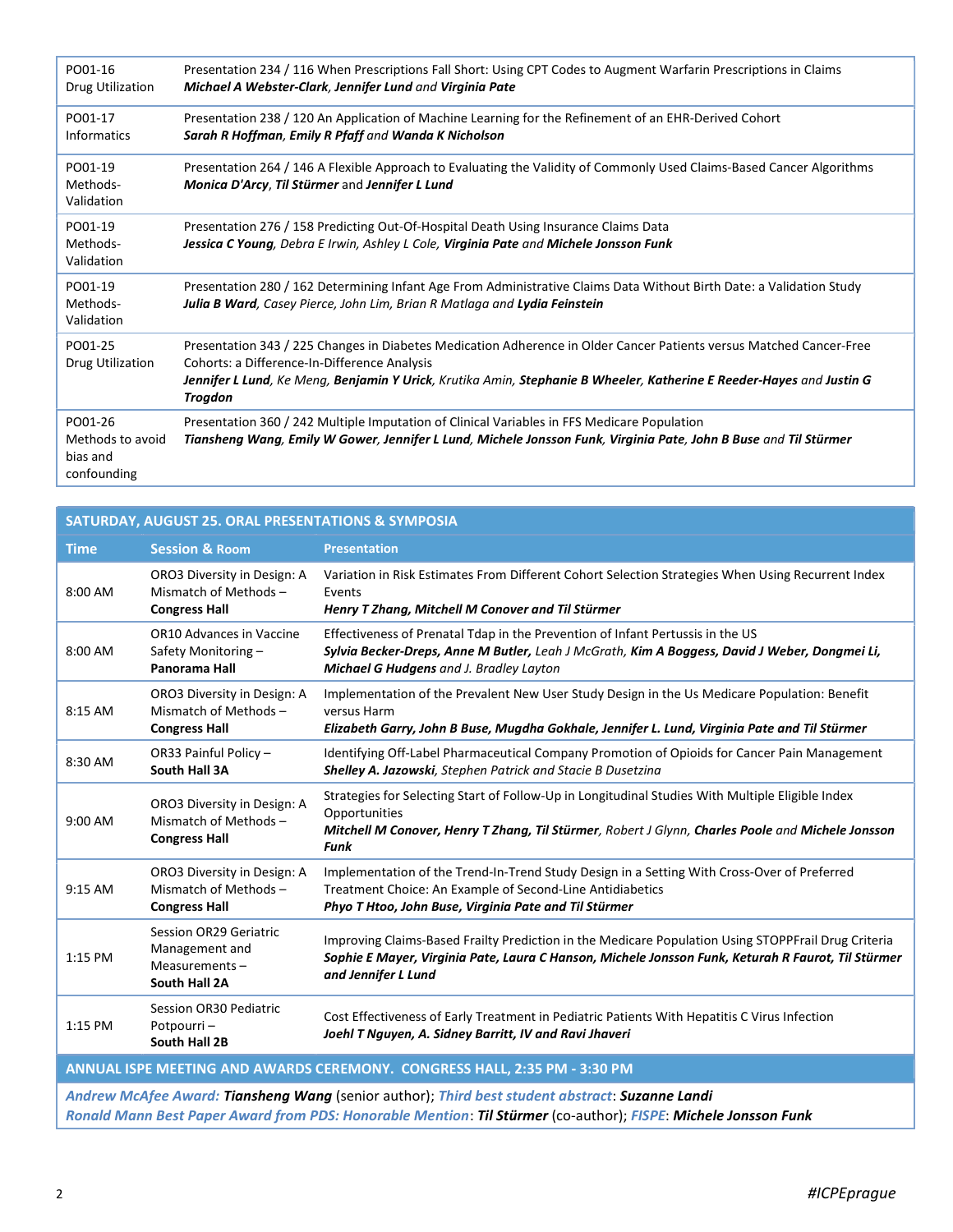| SATURDAY, AUGUST 25. POSTER SESSION B, CONGRESS FOYER 2 & 3, 8AM-6PM   |                                                                                                                                                                                                                                                              |  |  |
|------------------------------------------------------------------------|--------------------------------------------------------------------------------------------------------------------------------------------------------------------------------------------------------------------------------------------------------------|--|--|
| <b>Session</b>                                                         | <b>Poster</b>                                                                                                                                                                                                                                                |  |  |
| PO02-06 Study<br>design and bias                                       | Presentation 486 / 7 Application of the Prevalent New-User Design Among Commercially-Insured US Patients (Marketscan<br>2006-2015)<br>Arti Virkud, Jeff Yang, Virginia Pate and Til Stürmer                                                                  |  |  |
| PO02-06 Study<br>design and bias                                       | Presentation 493 / 14 Estimating Influenza Vaccine Effectiveness Using An Active Comparator Reduces Bias Due to<br>Confounding by Frailty<br>Anne M Butler, J Bradley Layton, Whitney S Krueger, Abhijit V Kshirsagar and Leah J McGrath                     |  |  |
| PO02-13 Geriatric<br>Pharmacoepi                                       | Presentation 634 / 155 Potential Omissions of Angiotensin Inhibition Treatment Among Older US Adults After An Acute<br><b>Myocardial Infarction</b><br>Marcela Jiron, Virginia Pate, Laura C Hanson, Jennifer Lund, Michele Jonsson Funk and Til Stürmer     |  |  |
| PO02-13 Geriatric<br>Pharmacoepi                                       | Presentation 635 / 156 Potential Omissions of Oral Anticoagulant Among Older US Adults With Newly Diagnosed Atrial<br>Fibrillation<br>Marcela Jiron, Virginia Pate, Laura C Hanson, Jennifer Lund, Michele Jonsson Funk and Til Stürmer                      |  |  |
| PO02-13 Geriatric<br>Pharmacoepi                                       | Presentation 642 / 163 Potentially Inappropriate Medication Use and Emergency Department Visits in Older Women<br>Diagnosed With Breast Cancer Initiating Chemotherapy<br>Danielle S Chun, Sharon Peacock-Hinton and Jennifer L Lund                         |  |  |
| PO02-13 Geriatric<br>Pharmacoepi                                       | Presentation 644 / 165 Polypharmacy and Frailty in a Longitudinal Community-Based Cohort Study<br>Shahar Shmuel, Jennifer L Lund, Carolina Alvarez, Christine D Hsu, Priya Palta, Anna M Kucharska-Newton, Amanda E<br><b>Nelson, and Yvonne M Golightly</b> |  |  |
| PO02-13 Geriatric<br>Pharmacoepi                                       | Presentation 646 / 167 Improving Population-Level PIM Exposure Metrics Using Medicare Claims Data<br>Jennifer L Lund, Virginia Pate, Marcela Jiron, Laura C Hanson, Shahar Shmuel, Michael A Webster-Clark, Joel F Farley and Til<br><b>Stürmer</b>          |  |  |
| PO02-14 Health<br>Economics/Outco<br>mes research                      | Presentation 679 / 200 Coverage and Out-Of-Pocket Spending on Brand versus Generic/Biosimilar Specialty Drugs in Medicare<br>Part D<br>Stacie B Dusetzina, Shelley A Jazowski, Ashley L Cole and Joehl Nguyen                                                |  |  |
| SPOTLIGHT POSTER PRESENTATIONS, CONGRESS FOYER 3A, 11:45 PM - 12:45 PM |                                                                                                                                                                                                                                                              |  |  |
| PO02-03 DUR/HSR                                                        | Presentation 460 / U Recent Trend of Antidiabetic Medications Use and Hypoglycemia Among T2DM in the U.S. Commercially<br><b>Insured Population</b><br>Gang Fang and Izabela E Annis                                                                         |  |  |
| PO02-03 DUR/HSR                                                        | Presentation 462 / W Post-Surgical Opioid Prescriptions and Risk of Long-Term Use in the US<br>Jessica C Young, Nabarun Dasgupta, Brooke A Chidgey and Michele Jonsson Funk                                                                                  |  |  |

UNC ALMUNI **RECEPTION** 

Please join us for a UNC Alumni Reception on Saturday, August 25 from 6:30 – 7:30 PM (prior to the ICPE Social Evening) at the Vyšehradský restaurant Kandelábr, QUBIX Office Building, Štětkova 1638/18, 140 00 Praha 4, Czechia. Shuttle bus for the ICPE Social at Municipal House begins at 7:00 pm, Entrance 10 / Congress Centre.

| <b>SUNDAY, AUGUST 26. ORAL PRESENTATIONS &amp; SYMPOSIA</b> |                                                                                          |                                                                                                                                                                                                                                                                                                                                                                                                                                                               |  |
|-------------------------------------------------------------|------------------------------------------------------------------------------------------|---------------------------------------------------------------------------------------------------------------------------------------------------------------------------------------------------------------------------------------------------------------------------------------------------------------------------------------------------------------------------------------------------------------------------------------------------------------|--|
| Time                                                        | <b>Session &amp; Room</b>                                                                | <b>Presentation</b>                                                                                                                                                                                                                                                                                                                                                                                                                                           |  |
| 8:30 AM                                                     | OR14 Drugs in Pregnancy -<br>Metformin, vareniclin, OCs,<br>Methods $-$<br>South Hall 2A | Presentation 768 Metformin versus Insulin for Initial Treatment of Gestational Diabetes: Maternal<br>and Neonatal Outcomes<br>Suzanne Landi, Sarah Radke, Kim Boggess, Stephanie M Engel, Til Stürmer, Anne S Howe and<br><b>Michele Jonsson Funk</b>                                                                                                                                                                                                         |  |
| 8:45 AM                                                     | OR14 Drugs in Pregnancy -<br>Metformin, vareniclin, OCs,<br>Methods $-$<br>South Hall 2A | Presentation 769 Child Growth and Developmental Outcomes Following In-Utero Exposure to<br>Metformin versus Insulin for Treatment of Gestational Diabetes<br>Suzanne N Landi, Sarah Radke, Stephanie M Engel, Til Stürmer, Kim Boggess, Anne S Howe and<br><b>Michele Jonsson Funk</b><br>3 <sup>rd</sup> Best Student Abstract                                                                                                                               |  |
| 10:30 AM                                                    | WK03-04 It Takes a Village Part<br>II: Workshop -<br>South Hall 1 A&B                    | Presentation 788 It Takes a Village Part II: Workshop to Reconsider Core Competencies for New<br>Generations in the Global and Rapidly Changing Community of Pharmacoepidemiology<br>Soko Setoguchi, Paul Stang, Susana Perez-Gutthann, Frank May, Olaf Klungel, Brian Strom, Leyla<br>Sahin, Pia Caduff, Wei Zhou, Jessica C. Young, Chien Chou Su, Laura Hester, Yanmin Zhu, Carolyn<br>Cesta, Mohammed Zabiuddin Ahad, Daniel Horton, Sonia Hernandez-Diaz |  |